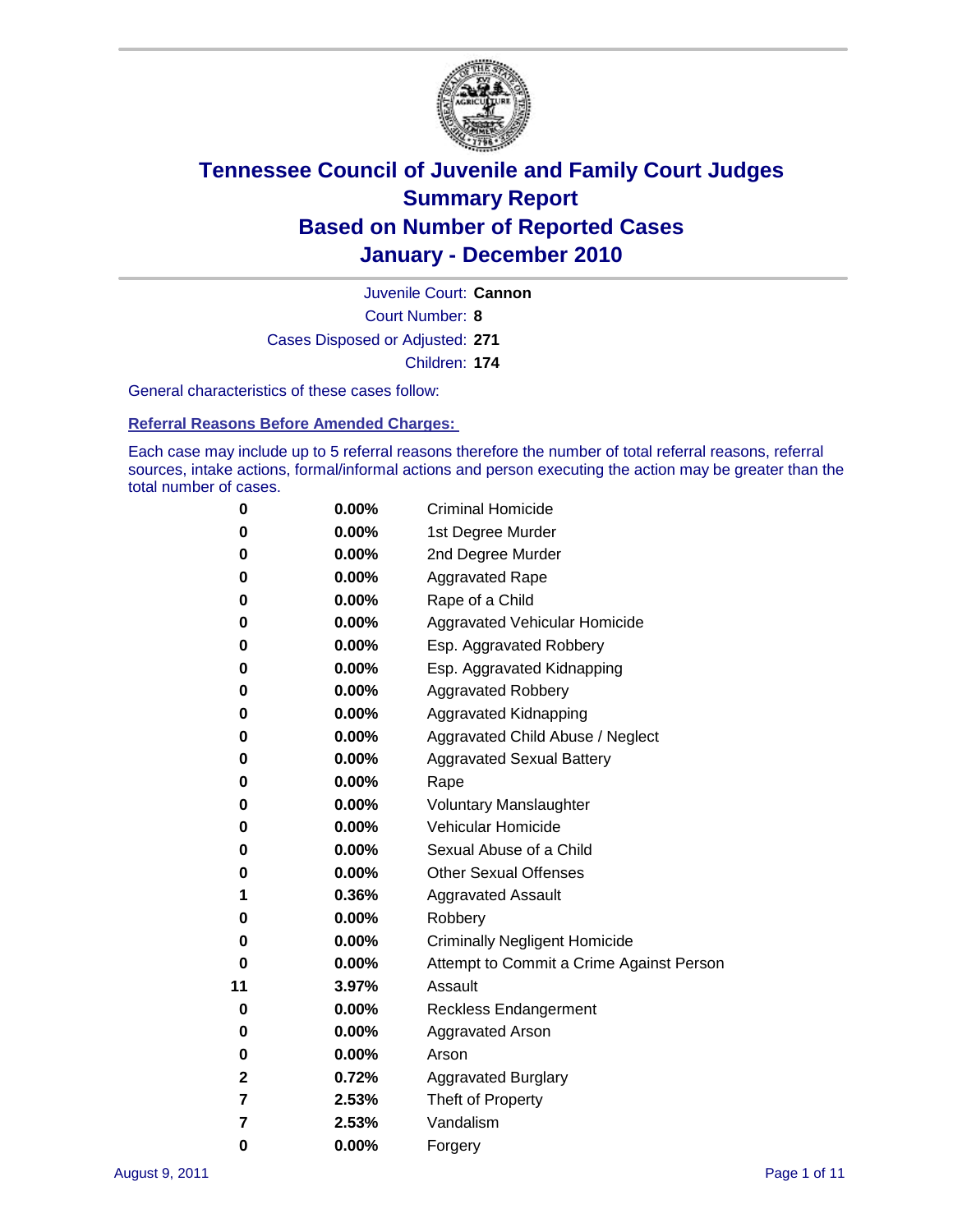

Juvenile Court: **Cannon**

Court Number: **8**

Cases Disposed or Adjusted: **271**

Children: **174**

#### **Referral Reasons Before Amended Charges:**

Each case may include up to 5 referral reasons therefore the number of total referral reasons, referral sources, intake actions, formal/informal actions and person executing the action may be greater than the total number of cases.

| 0            | 0.00% | <b>Worthless Checks</b>                                     |
|--------------|-------|-------------------------------------------------------------|
| 0            | 0.00% | Illegal Possession / Fraudulent Use of Credit / Debit Cards |
| 8            | 2.89% | <b>Burglary</b>                                             |
| 0            | 0.00% | Unauthorized Use of a Vehicle                               |
| 0            | 0.00% | <b>Cruelty to Animals</b>                                   |
| 0            | 0.00% | Sale of Controlled Substances                               |
| 0            | 0.00% | <b>Other Drug Offenses</b>                                  |
| 9            | 3.25% | <b>Possession of Controlled Substances</b>                  |
| 0            | 0.00% | <b>Criminal Attempt</b>                                     |
| 1            | 0.36% | Carrying Weapons on School Property                         |
| 2            | 0.72% | Unlawful Carrying / Possession of a Weapon                  |
| 0            | 0.00% | <b>Evading Arrest</b>                                       |
| 0            | 0.00% | Escape                                                      |
| 1            | 0.36% | Driving Under Influence (DUI)                               |
| 1            | 0.36% | Possession / Consumption of Alcohol                         |
| 0            | 0.00% | Resisting Stop, Frisk, Halt, Arrest or Search               |
| 0            | 0.00% | <b>Aggravated Criminal Trespass</b>                         |
| 1            | 0.36% | Harassment                                                  |
| 0            | 0.00% | Failure to Appear                                           |
| 0            | 0.00% | Filing a False Police Report                                |
| 1            | 0.36% | Criminal Impersonation                                      |
| 7            | 2.53% | <b>Disorderly Conduct</b>                                   |
| 2            | 0.72% | <b>Criminal Trespass</b>                                    |
| $\mathbf{2}$ | 0.72% | <b>Public Intoxication</b>                                  |
| 0            | 0.00% | Gambling                                                    |
| 14           | 5.05% | <b>Traffic</b>                                              |
| 0            | 0.00% | <b>Local Ordinances</b>                                     |
| 0            | 0.00% | Violation of Wildlife Regulations                           |
| 0            | 0.00% | Contempt of Court                                           |
| 15           | 5.42% | Violation of Probation                                      |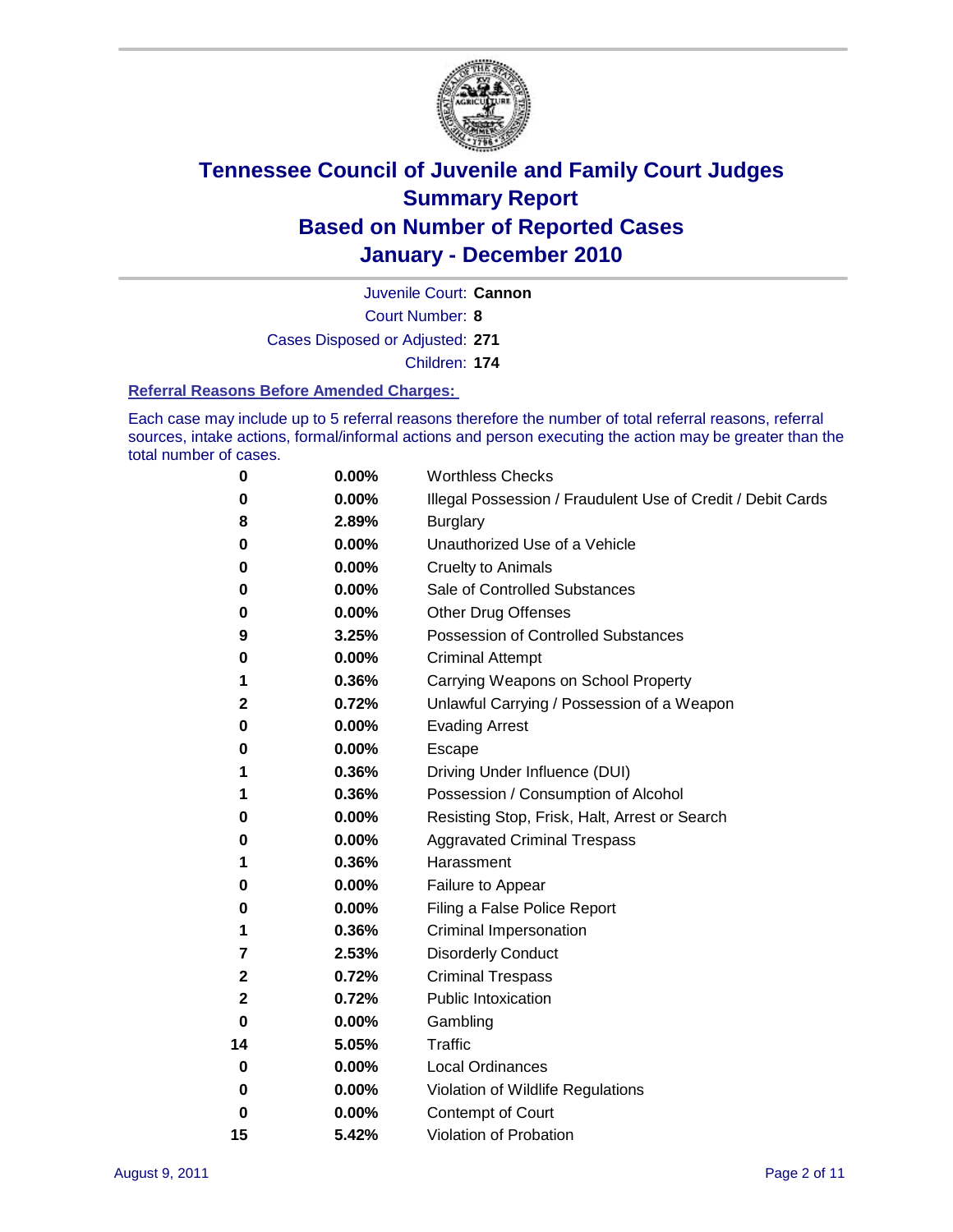

Court Number: **8** Juvenile Court: **Cannon** Cases Disposed or Adjusted: **271**

Children: **174**

#### **Referral Reasons Before Amended Charges:**

Each case may include up to 5 referral reasons therefore the number of total referral reasons, referral sources, intake actions, formal/informal actions and person executing the action may be greater than the total number of cases.

| 1            | 0.36%    | Violation of Aftercare                 |
|--------------|----------|----------------------------------------|
| 4            | 1.44%    | <b>Unruly Behavior</b>                 |
| 34           | 12.27%   | Truancy                                |
| $\mathbf{2}$ | 0.72%    | In-State Runaway                       |
| $\bf{0}$     | $0.00\%$ | Out-of-State Runaway                   |
| 15           | 5.42%    | Possession of Tobacco Products         |
| 0            | 0.00%    | Violation of a Valid Court Order       |
| 11           | 3.97%    | Violation of Curfew                    |
| 0            | $0.00\%$ | Sexually Abused Child                  |
| 0            | 0.00%    | <b>Physically Abused Child</b>         |
| 19           | 6.86%    | Dependency / Neglect                   |
| 3            | 1.08%    | <b>Termination of Parental Rights</b>  |
| 0            | 0.00%    | <b>Violation of Pretrial Diversion</b> |
| $\bf{0}$     | 0.00%    | Violation of Informal Adjustment       |
| 52           | 18.77%   | <b>Judicial Review</b>                 |
| 0            | $0.00\%$ | <b>Administrative Review</b>           |
| 12           | 4.33%    | <b>Foster Care Review</b>              |
| 4            | 1.44%    | Custody                                |
| 1            | 0.36%    | Visitation                             |
| 0            | 0.00%    | Paternity / Legitimation               |
| 27           | 9.75%    | <b>Child Support</b>                   |
| 0            | $0.00\%$ | <b>Request for Medical Treatment</b>   |
| 0            | 0.00%    | <b>Consent to Marry</b>                |
| 0            | 0.00%    | Other                                  |
| 277          | 100.00%  | <b>Total Referrals</b>                 |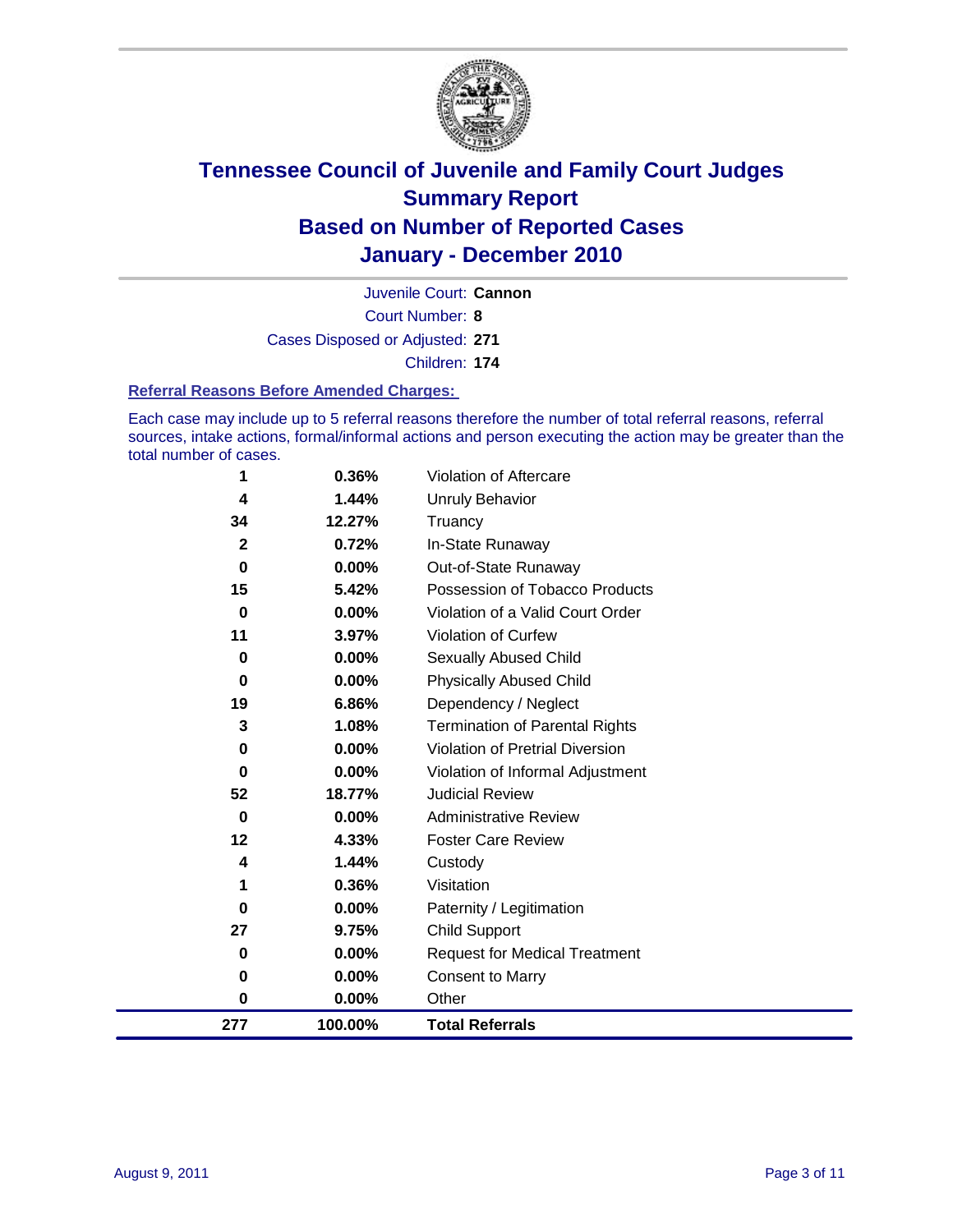

|                                 |          | Juvenile Court: Cannon            |  |  |  |
|---------------------------------|----------|-----------------------------------|--|--|--|
| <b>Court Number: 8</b>          |          |                                   |  |  |  |
| Cases Disposed or Adjusted: 271 |          |                                   |  |  |  |
| Children: 174                   |          |                                   |  |  |  |
| <b>Referral Sources: 1</b>      |          |                                   |  |  |  |
| 94                              | 33.94%   | Law Enforcement                   |  |  |  |
| 9                               | 3.25%    | Parents                           |  |  |  |
| 4                               | 1.44%    | <b>Relatives</b>                  |  |  |  |
| 0                               | $0.00\%$ | Self                              |  |  |  |
| 41                              | 14.80%   | School                            |  |  |  |
| 0                               | 0.00%    | <b>CSA</b>                        |  |  |  |
| 68                              | 24.55%   | <b>DCS</b>                        |  |  |  |
| 0                               | $0.00\%$ | <b>Other State Department</b>     |  |  |  |
| 26                              | 9.39%    | <b>District Attorney's Office</b> |  |  |  |
| 33                              | 11.91%   | <b>Court Staff</b>                |  |  |  |
| 0                               | 0.00%    | Social Agency                     |  |  |  |
| 1                               | 0.36%    | <b>Other Court</b>                |  |  |  |
| 1                               | 0.36%    | Victim                            |  |  |  |
| 0                               | $0.00\%$ | Child & Parent                    |  |  |  |
| 0                               | $0.00\%$ | Hospital                          |  |  |  |
| 0                               | 0.00%    | Unknown                           |  |  |  |
| 0                               | 0.00%    | Other                             |  |  |  |

### **Age of Child at Referral: 2**

| 174 | 100.00%  | <b>Total Child Count</b> |
|-----|----------|--------------------------|
| 0   | 0.00%    | <b>Unknown</b>           |
| 0   | $0.00\%$ | Ages 19 and Over         |
| 40  | 22.99%   | Ages 17 through 18       |
| 66  | 37.93%   | Ages 15 through 16       |
| 20  | 11.49%   | Ages 13 through 14       |
| 10  | 5.75%    | Ages 11 through 12       |
| 38  | 21.84%   | Ages 10 and Under        |
|     |          |                          |

<sup>1</sup> If different than number of Referral Reasons (277), verify accuracy of your court's data.

**100.00% Total Referral Sources**

<sup>2</sup> One child could be counted in multiple categories, verify accuracy of your court's data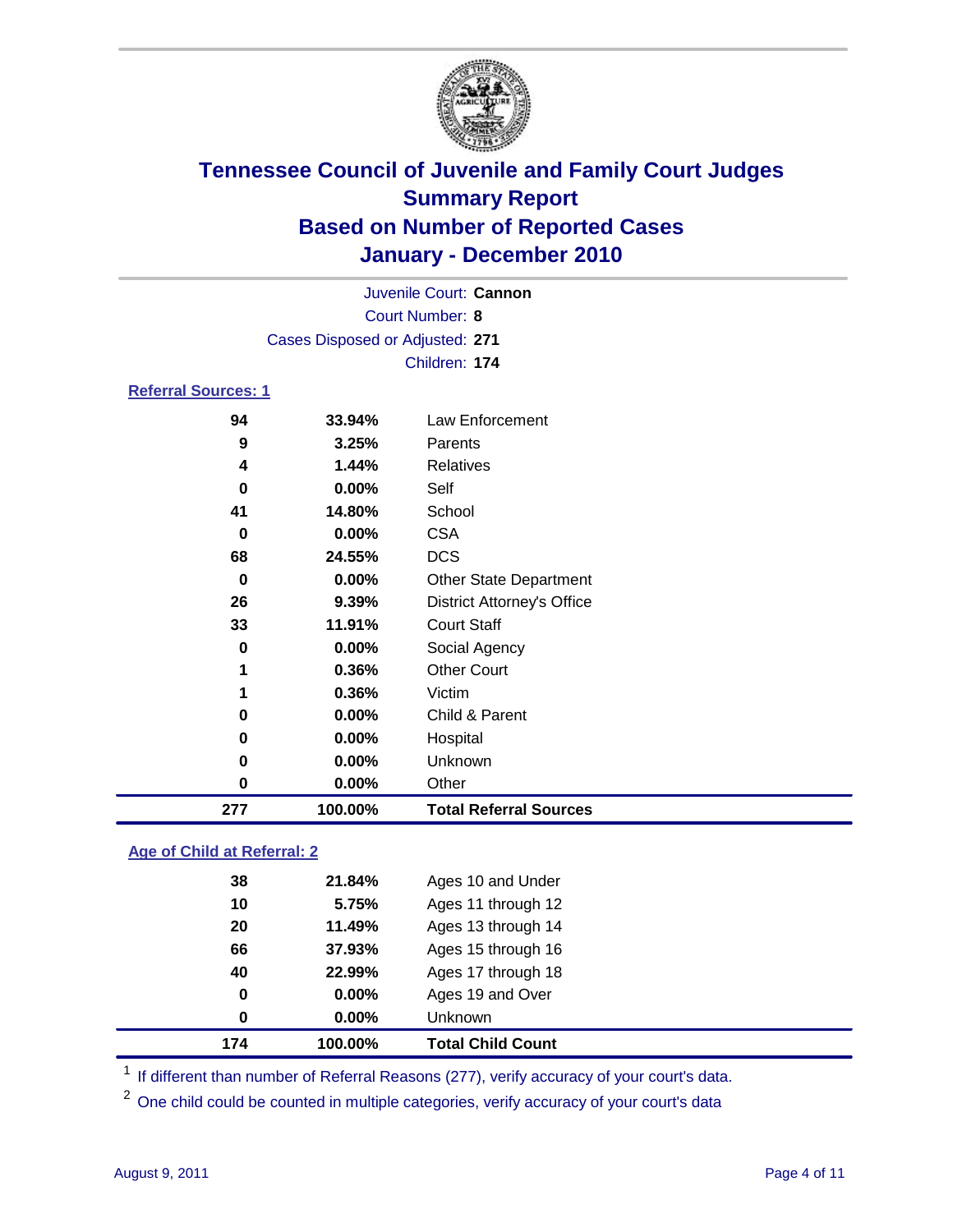

| Juvenile Court: Cannon                  |                                 |                          |  |  |
|-----------------------------------------|---------------------------------|--------------------------|--|--|
| Court Number: 8                         |                                 |                          |  |  |
|                                         | Cases Disposed or Adjusted: 271 |                          |  |  |
|                                         |                                 | Children: 174            |  |  |
| Sex of Child: 1                         |                                 |                          |  |  |
| 113                                     | 64.94%                          | Male                     |  |  |
| 61                                      | 35.06%                          | Female                   |  |  |
| $\mathbf 0$                             | 0.00%                           | Unknown                  |  |  |
| 174                                     | 100.00%                         | <b>Total Child Count</b> |  |  |
| Race of Child: 1                        |                                 |                          |  |  |
| 171                                     | 98.28%                          | White                    |  |  |
| 1                                       | 0.57%                           | African American         |  |  |
| $\mathbf 0$                             | 0.00%                           | Native American          |  |  |
| 0                                       | 0.00%                           | Asian                    |  |  |
| $\mathbf 2$                             | 1.15%                           | Mixed                    |  |  |
| $\mathbf 0$                             | 0.00%                           | Unknown                  |  |  |
| 174                                     | 100.00%                         | <b>Total Child Count</b> |  |  |
| <b>Hispanic Origin: 1</b>               |                                 |                          |  |  |
| $6\phantom{1}$                          | 3.45%                           | Yes                      |  |  |
| 168                                     | 96.55%                          | <b>No</b>                |  |  |
| $\mathbf 0$                             | 0.00%                           | Unknown                  |  |  |
| 174                                     | 100.00%                         | <b>Total Child Count</b> |  |  |
| <b>School Enrollment of Children: 1</b> |                                 |                          |  |  |
| 148                                     | 85.06%                          | Yes                      |  |  |
| 26                                      | 14.94%                          | <b>No</b>                |  |  |
| $\mathbf 0$                             | 0.00%                           | Unknown                  |  |  |
| 174                                     | 100.00%                         | <b>Total Child Count</b> |  |  |

One child could be counted in multiple categories, verify accuracy of your court's data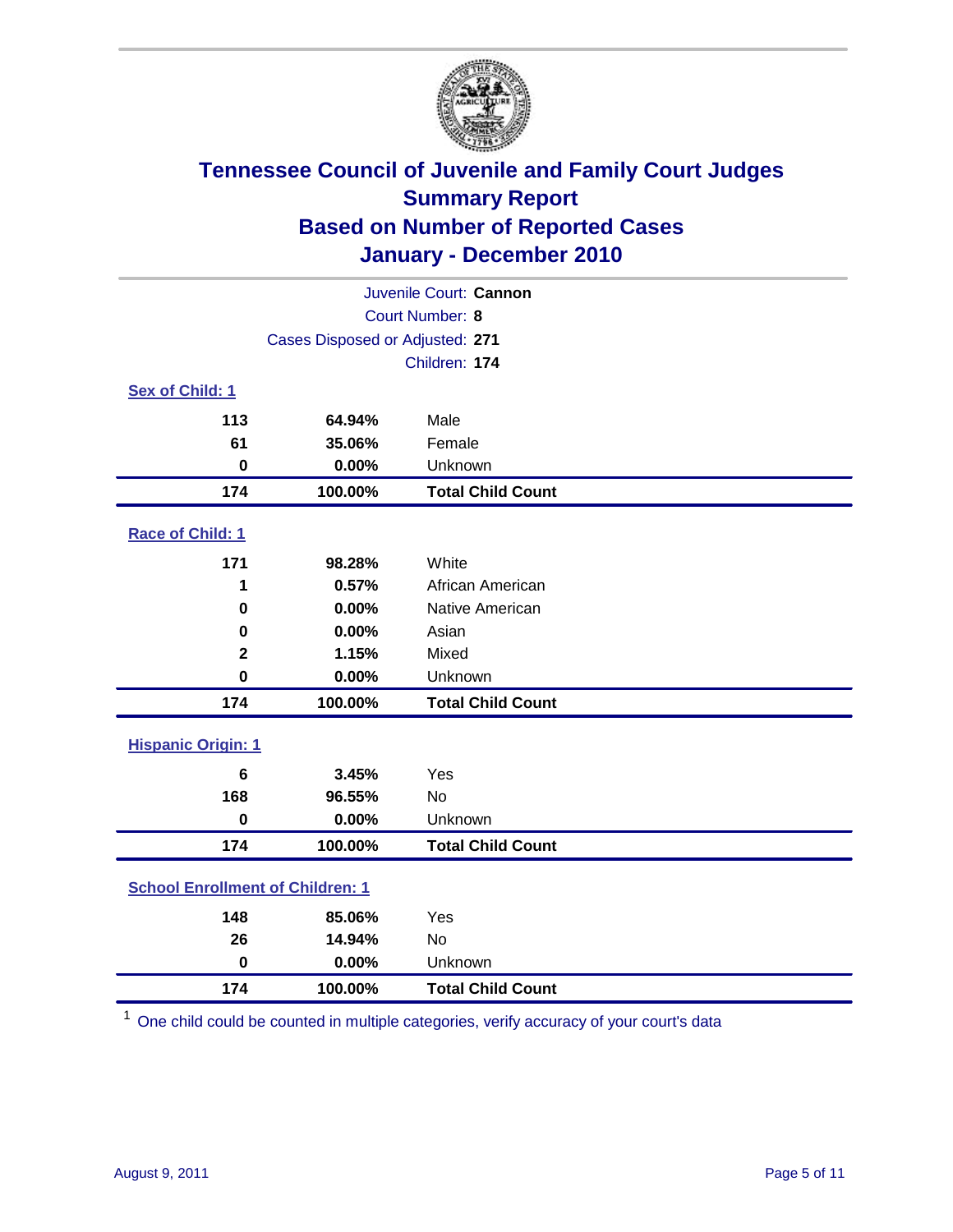

Court Number: **8** Juvenile Court: **Cannon** Cases Disposed or Adjusted: **271** Children: **174 Living Arrangement of Child at Time of Referral: 1 37.36%** With Both Biological Parents **0.57%** With Father and Stepmother

| 174 | 100.00%  | <b>Total Child Count</b>   |
|-----|----------|----------------------------|
| 2   | 1.15%    | Other                      |
| 0   | $0.00\%$ | Unknown                    |
| 0   | $0.00\%$ | Independent                |
| 0   | $0.00\%$ | In an Institution          |
| 0   | $0.00\%$ | In a Residential Center    |
| 2   | 1.15%    | In a Group Home            |
| 6   | 3.45%    | <b>With Foster Family</b>  |
| 2   | 1.15%    | With Adoptive Parents      |
| 22  | 12.64%   | <b>With Relatives</b>      |
| 11  | 6.32%    | With Father                |
| 56  | 32.18%   | With Mother                |
| 7   | 4.02%    | With Mother and Stepfather |
| 1   | $0.57\%$ | With Father and Stepmother |

### **Type of Detention: 2**

| 271          | 100.00%  | <b>Total Detention Count</b> |
|--------------|----------|------------------------------|
| 0            | $0.00\%$ | Other                        |
| 269          | 99.26%   | Does Not Apply               |
| 0            | $0.00\%$ | <b>Unknown</b>               |
| 0            | $0.00\%$ | <b>Psychiatric Hospital</b>  |
| 0            | 0.00%    | Jail - No Separation         |
| 0            | $0.00\%$ | Jail - Partial Separation    |
| 0            | 0.00%    | Jail - Complete Separation   |
| $\mathbf{2}$ | 0.74%    | Juvenile Detention Facility  |
| 0            | $0.00\%$ | Non-Secure Placement         |
|              |          |                              |

<sup>1</sup> One child could be counted in multiple categories, verify accuracy of your court's data

<sup>2</sup> If different than number of Cases (271) verify accuracy of your court's data.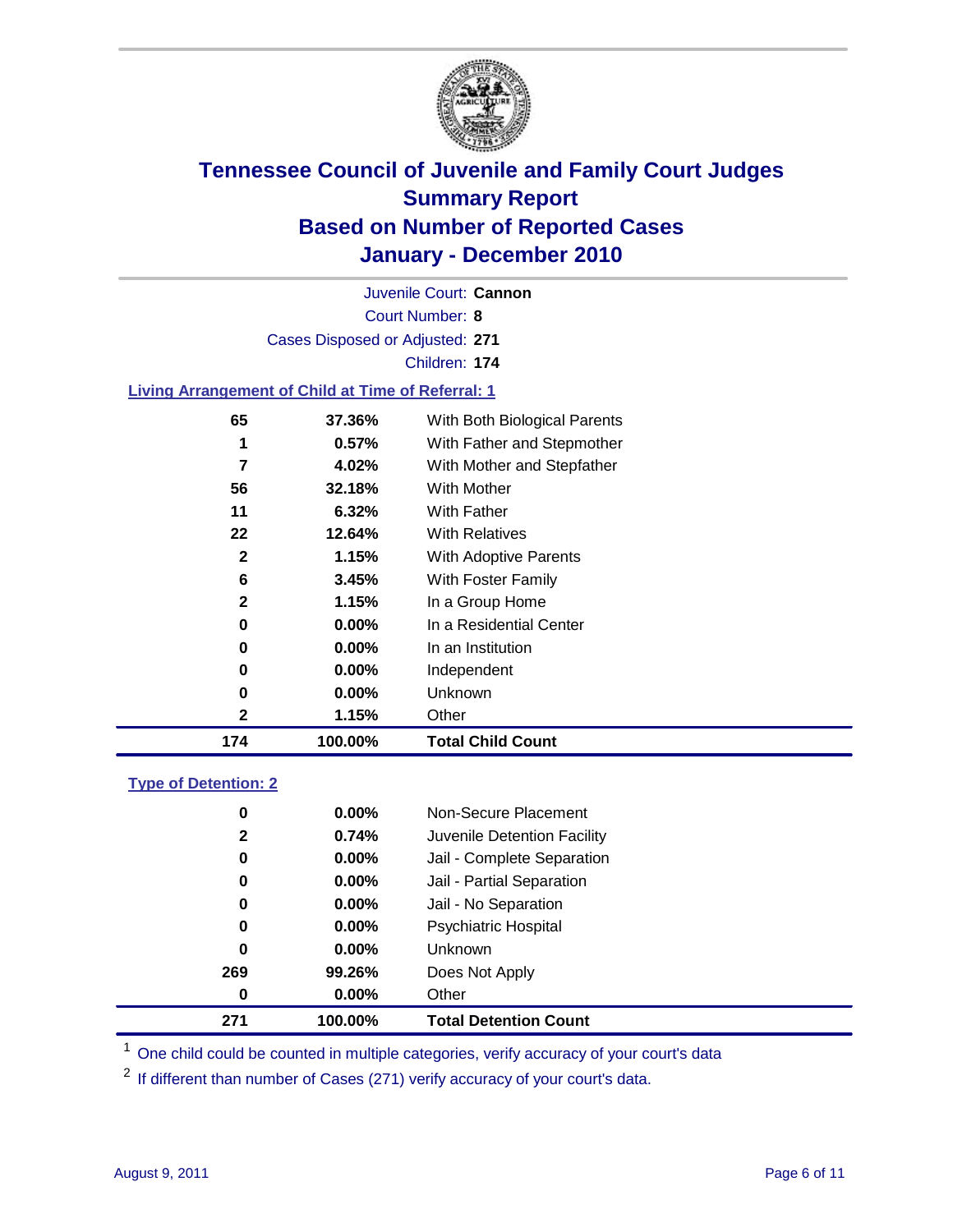

| Juvenile Court: Cannon                             |                                                    |                                     |  |  |  |
|----------------------------------------------------|----------------------------------------------------|-------------------------------------|--|--|--|
|                                                    | Court Number: 8                                    |                                     |  |  |  |
|                                                    | Cases Disposed or Adjusted: 271                    |                                     |  |  |  |
|                                                    |                                                    | Children: 174                       |  |  |  |
|                                                    | <b>Placement After Secure Detention Hearing: 1</b> |                                     |  |  |  |
| 0.37%<br>Returned to Prior Living Arrangement<br>1 |                                                    |                                     |  |  |  |
| 0                                                  | 0.00%                                              | Juvenile Detention Facility         |  |  |  |
| 0                                                  | 0.00%                                              | Jail                                |  |  |  |
| 0                                                  | 0.00%                                              | Shelter / Group Home                |  |  |  |
| 0                                                  | 0.00%                                              | <b>Foster Family Home</b>           |  |  |  |
| 0                                                  | 0.00%                                              | Psychiatric Hospital                |  |  |  |
| 0                                                  | 0.00%                                              | Unknown                             |  |  |  |
| 269                                                | 99.26%                                             | Does Not Apply                      |  |  |  |
| 1                                                  | 0.37%                                              | Other                               |  |  |  |
| 271                                                | 100.00%                                            | <b>Total Placement Count</b>        |  |  |  |
| <b>Intake Actions: 2</b>                           |                                                    |                                     |  |  |  |
|                                                    |                                                    |                                     |  |  |  |
| 188                                                | 67.87%                                             | <b>Petition Filed</b>               |  |  |  |
| 0                                                  | 0.00%                                              | <b>Motion Filed</b>                 |  |  |  |
| 11                                                 | 3.97%                                              | <b>Citation Processed</b>           |  |  |  |
| $\bf{0}$                                           | 0.00%                                              | Notification of Paternity Processed |  |  |  |
| 56                                                 | 20.22%                                             | Scheduling of Judicial Review       |  |  |  |
| 10                                                 | 3.61%                                              | Scheduling of Administrative Review |  |  |  |
| 12                                                 | 4.33%                                              | Scheduling of Foster Care Review    |  |  |  |
| $\bf{0}$                                           | 0.00%                                              | Unknown                             |  |  |  |
| 0                                                  | 0.00%                                              | Does Not Apply                      |  |  |  |
| 0                                                  | 0.00%                                              | Other                               |  |  |  |

<sup>1</sup> If different than number of Cases (271) verify accuracy of your court's data.

<sup>2</sup> If different than number of Referral Reasons (277), verify accuracy of your court's data.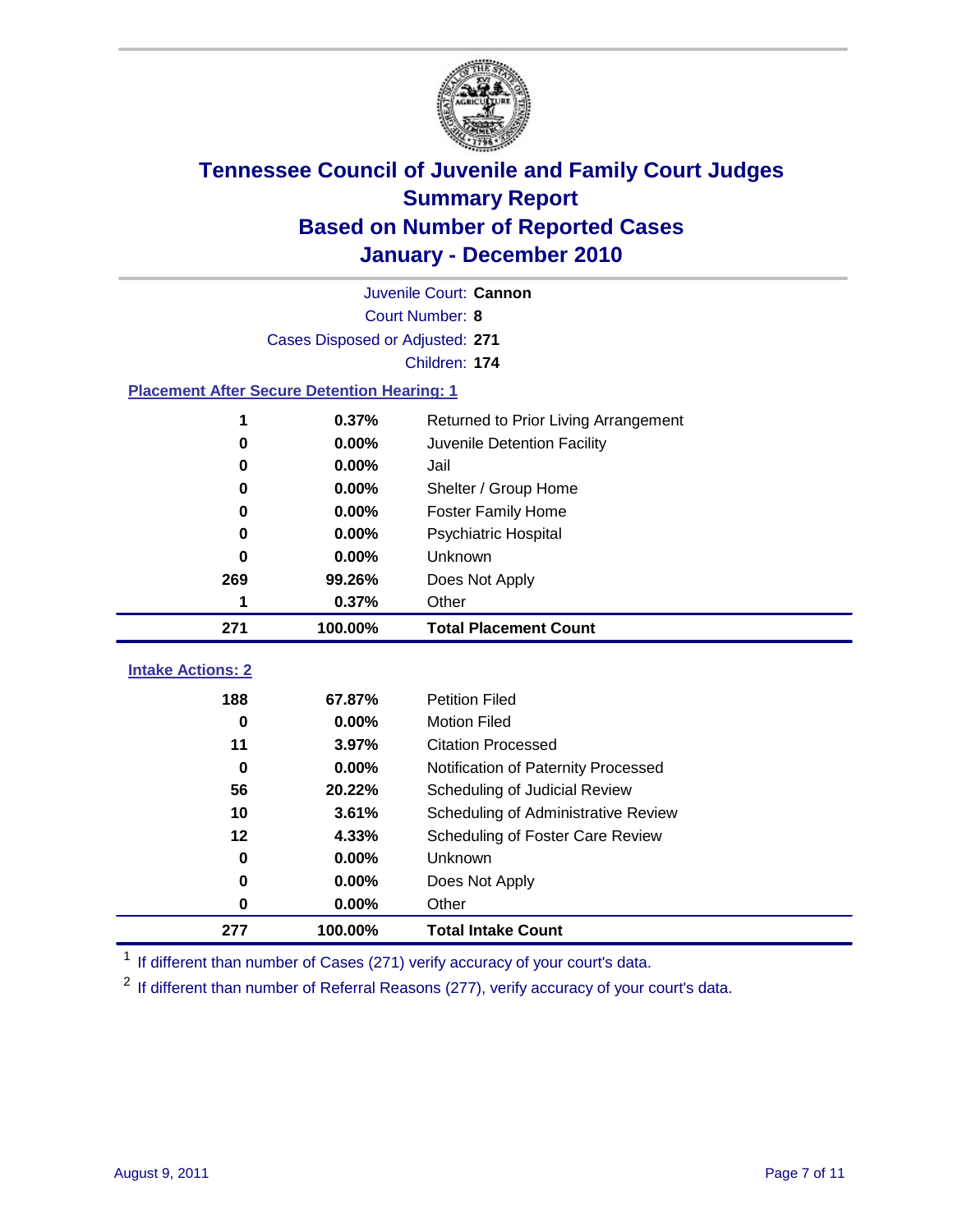

Court Number: **8** Juvenile Court: **Cannon** Cases Disposed or Adjusted: **271** Children: **174**

### **Last Grade Completed by Child: 1**

| 22                                      | 12.64%  | Too Young for School         |  |
|-----------------------------------------|---------|------------------------------|--|
| $\bf{0}$                                | 0.00%   | Preschool                    |  |
| 4                                       | 2.30%   | Kindergarten                 |  |
| 4                                       | 2.30%   | 1st Grade                    |  |
| $\mathbf{2}$                            | 1.15%   | 2nd Grade                    |  |
| 1                                       | 0.57%   | 3rd Grade                    |  |
| $\bf{0}$                                | 0.00%   | 4th Grade                    |  |
| 4                                       | 2.30%   | 5th Grade                    |  |
| 3                                       | 1.72%   | 6th Grade                    |  |
| 15                                      | 8.62%   | 7th Grade                    |  |
| 12                                      | 6.90%   | 8th Grade                    |  |
| 25                                      | 14.37%  | 9th Grade                    |  |
| 37                                      | 21.26%  | 10th Grade                   |  |
| 29                                      | 16.67%  | 11th Grade                   |  |
| 1                                       | 0.57%   | 12th Grade                   |  |
| 0                                       | 0.00%   | Non-Graded Special Ed        |  |
| $\mathbf{2}$                            | 1.15%   | <b>GED</b>                   |  |
| 0                                       | 0.00%   | Graduated                    |  |
| $\bf{0}$                                | 0.00%   | <b>Never Attended School</b> |  |
| 13                                      | 7.47%   | Unknown                      |  |
| $\bf{0}$                                | 0.00%   | Other                        |  |
| 174                                     | 100.00% | <b>Total Child Count</b>     |  |
| <b>Enrolled in Special Education: 1</b> |         |                              |  |

| 174                                      | 100.00% | <b>Total Child Count</b> |  |  |
|------------------------------------------|---------|--------------------------|--|--|
| 8                                        | 4.60%   | Unknown                  |  |  |
| 163                                      | 93.68%  | No                       |  |  |
| 3                                        | 1.72%   | Yes                      |  |  |
| <u>Einvilled in Opecial Education. T</u> |         |                          |  |  |

One child could be counted in multiple categories, verify accuracy of your court's data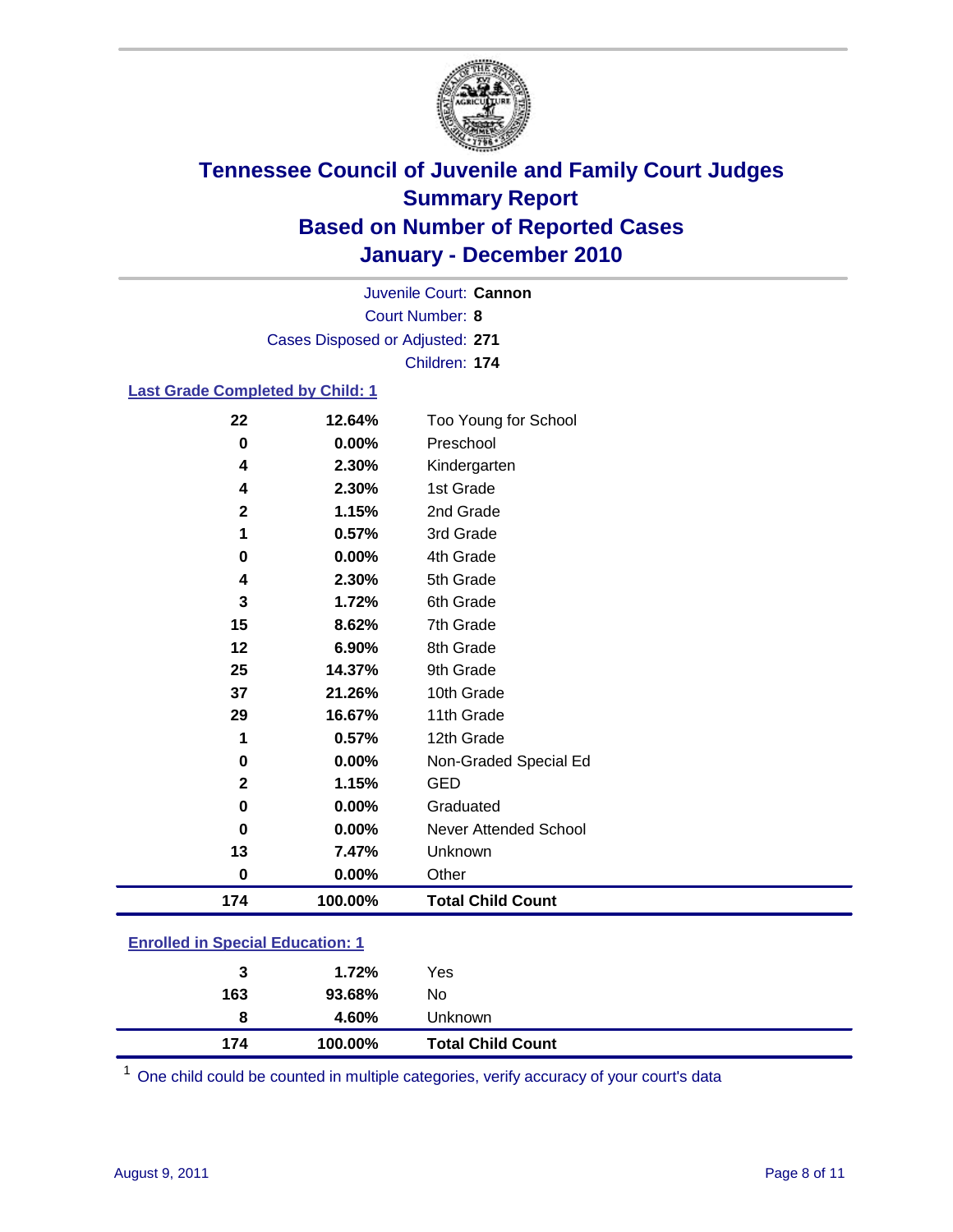

| Juvenile Court: Cannon       |                                 |                           |  |  |  |
|------------------------------|---------------------------------|---------------------------|--|--|--|
|                              | Court Number: 8                 |                           |  |  |  |
|                              | Cases Disposed or Adjusted: 271 |                           |  |  |  |
|                              | Children: 174                   |                           |  |  |  |
| <b>Action Executed By: 1</b> |                                 |                           |  |  |  |
| 243                          | 87.73%                          | Judge                     |  |  |  |
| 22                           | 7.94%                           | Magistrate                |  |  |  |
| 0                            | $0.00\%$                        | <b>YSO</b>                |  |  |  |
| 12                           | 4.33%                           | Other                     |  |  |  |
| 0                            | $0.00\%$                        | Unknown                   |  |  |  |
| 277                          | 100.00%                         | <b>Total Action Count</b> |  |  |  |

### **Formal / Informal Actions: 1**

| 30  | 10.83%   | Dismissed                                        |
|-----|----------|--------------------------------------------------|
| 1   | $0.36\%$ | Retired / Nolle Prosequi                         |
| 56  | 20.22%   | <b>Complaint Substantiated Delinquent</b>        |
| 51  | 18.41%   | <b>Complaint Substantiated Status Offender</b>   |
| 11  | 3.97%    | <b>Complaint Substantiated Dependent/Neglect</b> |
| 0   | $0.00\%$ | <b>Complaint Substantiated Abused</b>            |
| 0   | $0.00\%$ | <b>Complaint Substantiated Mentally III</b>      |
| 0   | $0.00\%$ | Informal Adjustment                              |
| 12  | 4.33%    | <b>Pretrial Diversion</b>                        |
| 1   | 0.36%    | <b>Transfer to Adult Court Hearing</b>           |
| 0   | $0.00\%$ | Charges Cleared by Transfer to Adult Court       |
| 34  | 12.27%   | Special Proceeding                               |
| 4   | 1.44%    | <b>Review Concluded</b>                          |
| 77  | 27.80%   | Case Held Open                                   |
| 0   | $0.00\%$ | Other                                            |
| 0   | $0.00\%$ | Unknown                                          |
| 277 | 100.00%  | <b>Total Action Count</b>                        |

<sup>1</sup> If different than number of Referral Reasons (277), verify accuracy of your court's data.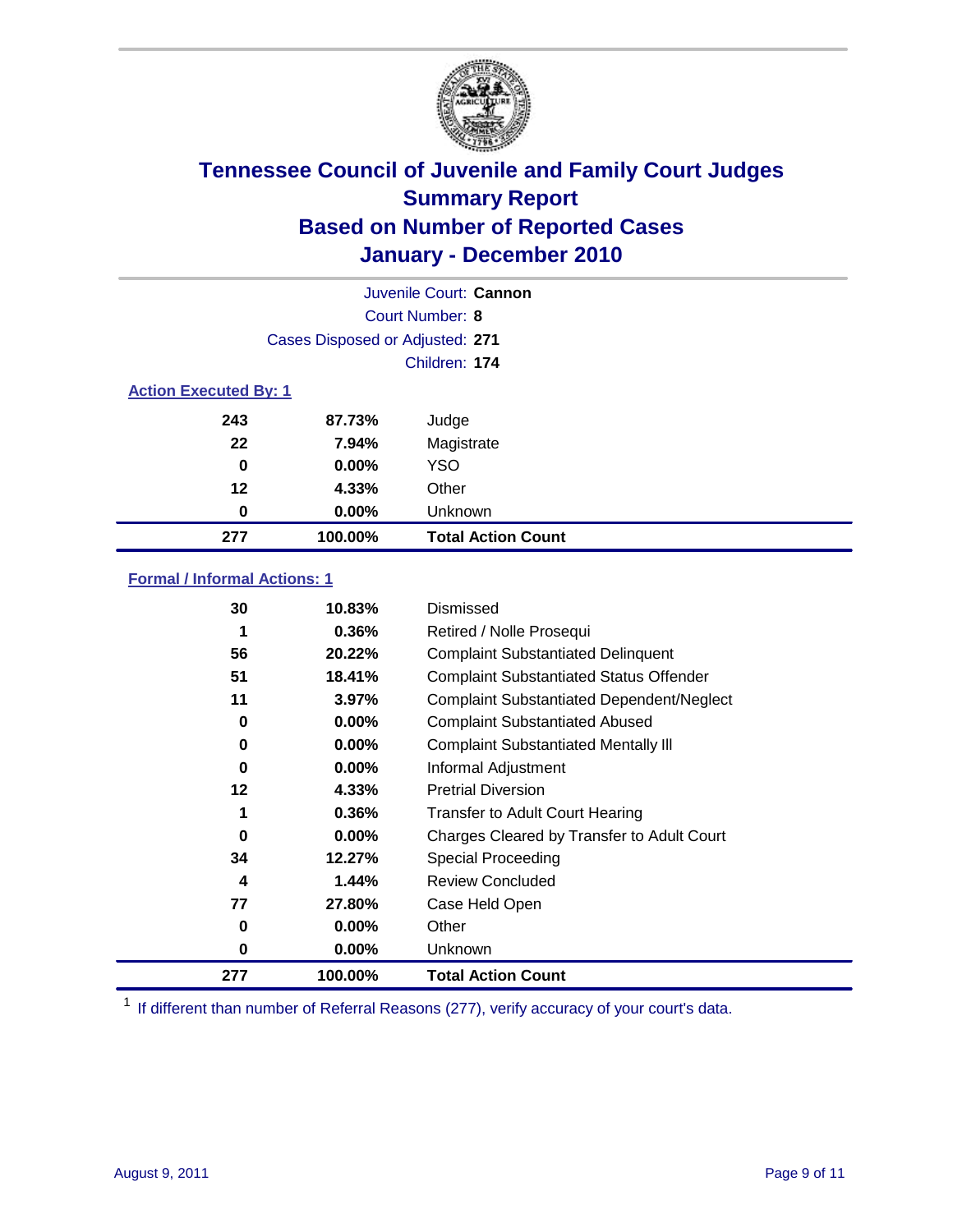

|                       |                                 | Juvenile Court: Cannon                                |
|-----------------------|---------------------------------|-------------------------------------------------------|
|                       |                                 | Court Number: 8                                       |
|                       | Cases Disposed or Adjusted: 271 |                                                       |
|                       |                                 | Children: 174                                         |
| <b>Case Outcomes:</b> |                                 | There can be multiple outcomes for one child or case. |
| 30                    | 7.92%                           | <b>Case Dismissed</b>                                 |
| 1                     | 0.26%                           | Case Retired or Nolle Prosequi                        |
| 3                     | 0.79%                           | Warned / Counseled                                    |
| 73                    | 19.26%                          | Held Open For Review                                  |
| 53                    | 13.98%                          | Supervision / Probation to Juvenile Court             |
| 0                     | 0.00%                           | <b>Probation to Parents</b>                           |
| 0                     | 0.00%                           | Referral to Another Entity for Supervision / Service  |
| 3                     | 0.79%                           | Referred for Mental Health Counseling                 |
| 3                     | 0.79%                           | Referred for Alcohol and Drug Counseling              |
| 0                     | 0.00%                           | Referred to Alternative School                        |
| 0                     | 0.00%                           | Referred to Private Child Agency                      |
| 0                     | 0.00%                           | Referred to Defensive Driving School                  |
| $\mathbf 2$           | 0.53%                           | Referred to Alcohol Safety School                     |
| 9                     | 2.37%                           | Referred to Juvenile Court Education-Based Program    |
| 0                     | 0.00%                           | Driver's License Held Informally                      |
| 1                     | 0.26%                           | <b>Voluntary Placement with DMHMR</b>                 |
| 0                     | 0.00%                           | <b>Private Mental Health Placement</b>                |
| 0                     | 0.00%                           | <b>Private MR Placement</b>                           |
| 0                     | 0.00%                           | Placement with City/County Agency/Facility            |
| 1                     | 0.26%                           | Placement with Relative / Other Individual            |
| 2                     | 0.53%                           | Fine                                                  |
| 10                    | 2.64%                           | <b>Public Service</b>                                 |
| 13                    | 3.43%                           | Restitution                                           |
| 0                     | 0.00%                           | <b>Runaway Returned</b>                               |
| 0                     | 0.00%                           | No Contact Order                                      |
| 0                     | 0.00%                           | Injunction Other than No Contact Order                |
| 0                     | 0.00%                           | <b>House Arrest</b>                                   |
| 1                     | 0.26%                           | <b>Court Defined Curfew</b>                           |
| 0                     | 0.00%                           | Dismissed from Informal Adjustment                    |
| 0                     | 0.00%                           | <b>Dismissed from Pretrial Diversion</b>              |
| 1                     | 0.26%                           | <b>Released from Probation</b>                        |
|                       | 0.26%                           | <b>Transferred to Adult Court</b>                     |
| 0                     | $0.00\%$                        | <b>DMHMR Involuntary Commitment</b>                   |